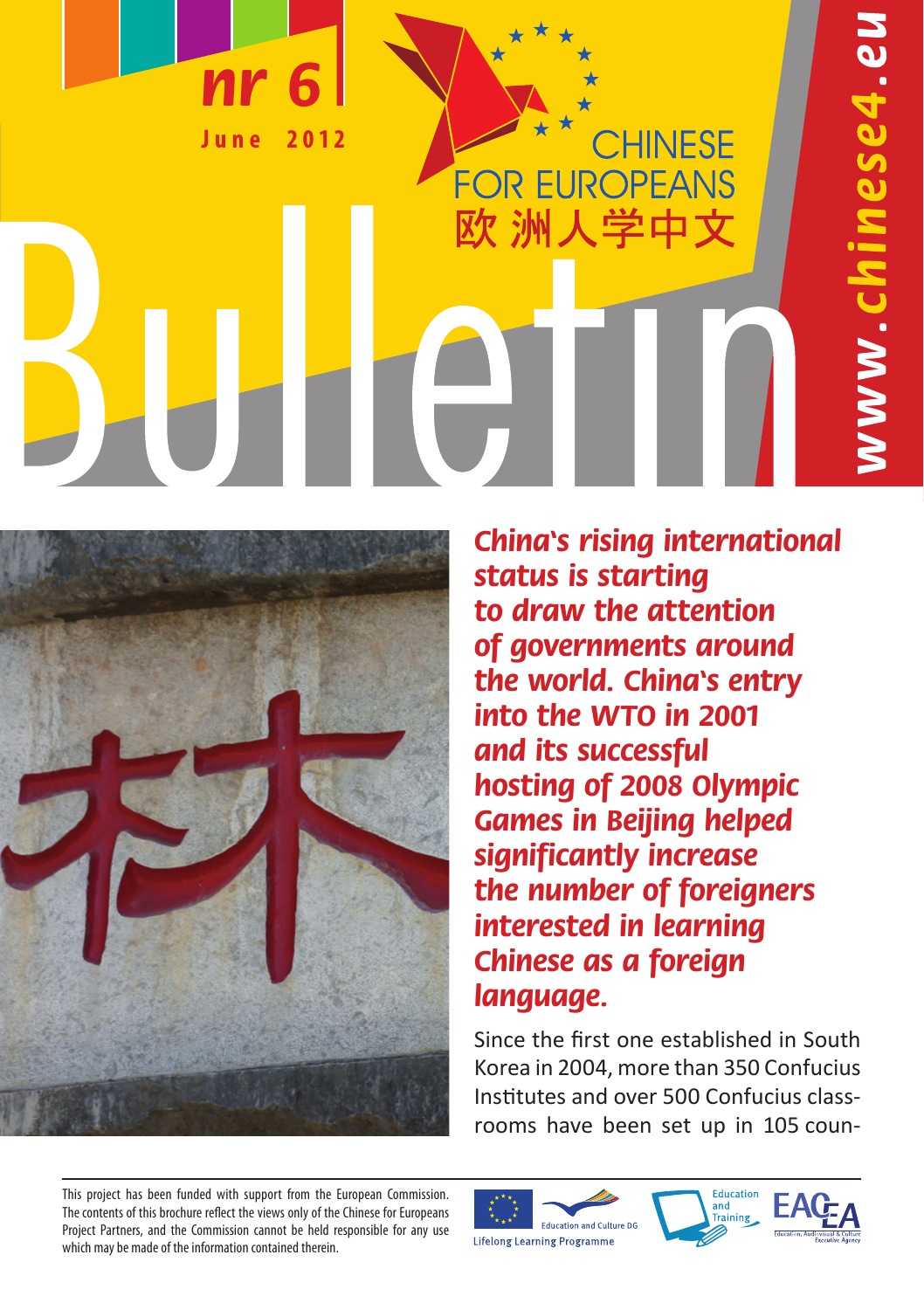**Bulletin nr 6 June 2012**



tries and regions over the world, with over 40 million people learning Chinese. In Europe alone there are 117 institutes, more than any other continent. Now Confucius Institute is the place to study Chinese and get to know the Chinese culture. It is a bridge friendship and collaboration between the Chinese people and peoples of the world. In countries like Canada, Germany, Australia, Japan, and Republic of Korea, Chinese is offered as one of the foreign languages taught in colleague. Bulgaria and Serbia have introduced Chinese in high school.

International schools and corporations now see how valuable it is for their employees and students to have Chinese language skills. Language is a tool that bridges education, economy, science and technology, foreign affairs, and politics.

# **Start learning Chinese – a language of mystery and charm**

First of all it is a language with the largest number of people using it as mother tongue. In China's mainland, Hong Kong, Macao, Taiwan and Singapore, Chinese is an official language. It is also one of the six working languages of the UN. One in fifth of the people on our planet speaks Chinese.

It is a scientific language. Because of its concisiness and logic. There are over a million words in English but all of them can be expressed with only 4000 Chinese hieroglyphs.

Chinese is the oldest yet most stable language in the world. Phonetic languages change with time. Chinese is written with hieroglyphs, not according to spoken language. For this reason, Chinese students can read and understand articles written 2000 years ago by Confucius.

It is a language of philosophy. The Chinese hieroglyphs have many ideographic elements, which means that words are formed from their meaning. For example, the hieroglyph "trust" is composed of the hieroglyph ..person" and the hieroglyph "word", meaning that a person is trustworthy if he keeps his words and does what he has promised; the hieroglyph "pleasure" is composed of the hieroglyph "donate", meaning that a person is happy by donating to others.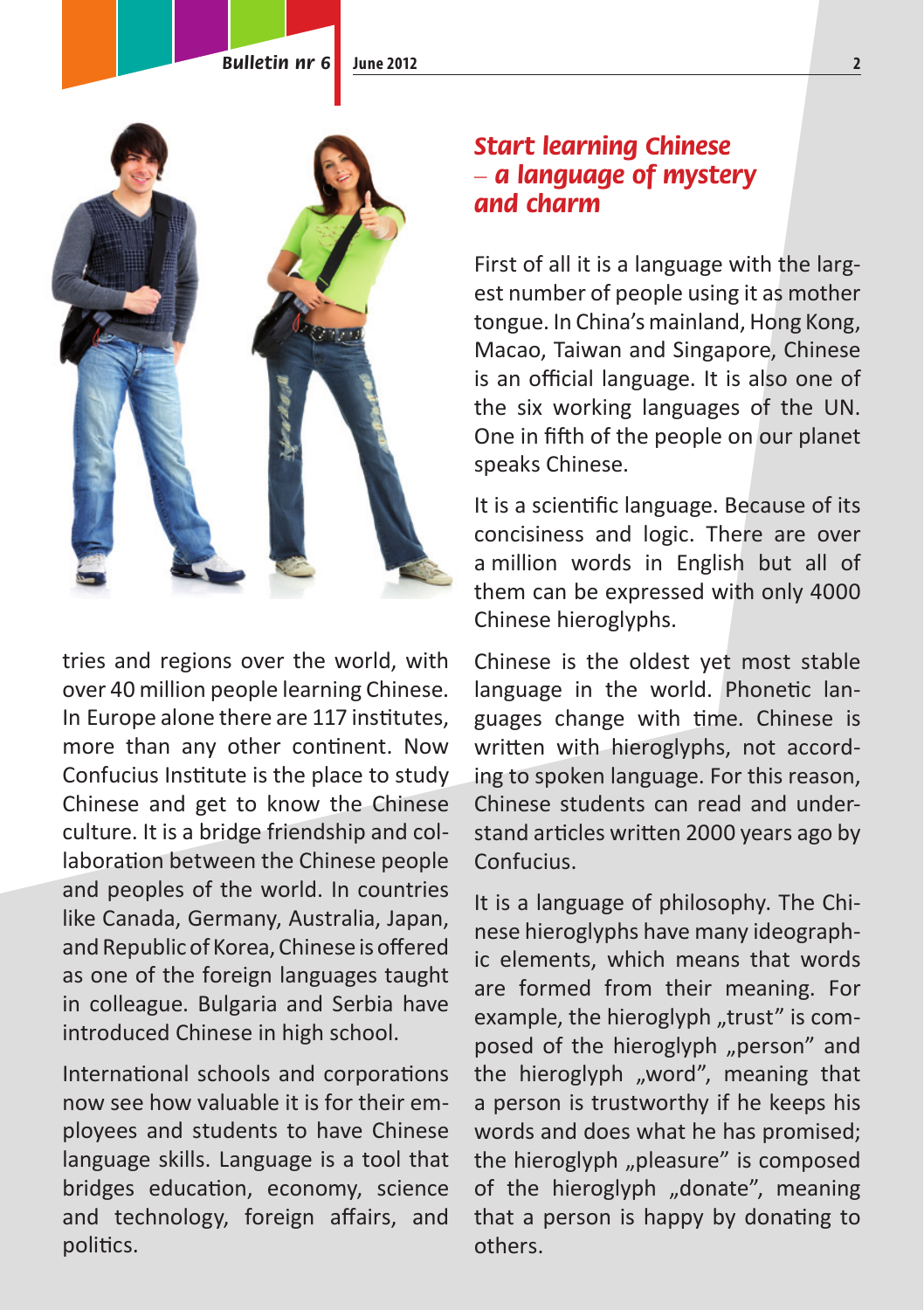And finally it is an artistic language. It is expressed first in its hand writing. The Chinese words come from hieroglyphs, which are drawings in nature and gradually evolve into art.

# **Don't Think Chinese is as Difficult as You Imagine!**

Some people have the desire to learn Chinese, but they are afraid that the language is too difficult, and some even assert that the most difficult thing to do in the world is to learn Chinese. As a matter of fact, this is a misunderstanding – it's true that the learning of any unrelated language will be comparatively difficult than that of a related



language. The Chinese language is not related to European languages, therefore to English-speaking people, it is not as easy to study as French or Spanish, for example. However, the learning of Chinese is in no way as difficult as some people imagine.

Can you say Ma? Great! You're ready to learn Chinese. Now learn Chinese again.

Can you say Ma? That's right, as if it were a question. Wait a second, now you've learned the word horse! Let's learn Chinese yet again. The word Ma means… hemp! Let's learn Chinese yet a fourth time. You know what you're going to say, right? Ma! That's right. If you can say Ma, you are ready to learn Chinese for the verb "to curse". Chinese words are different according to their tones.

Is it difficult to learn Chinese? Less difficult than you'd think. Consider the examples where you learn Chinese for horse, hemp, mother, and to curse. The good news is, you only need to learn Chinese for a single syllable and you get at least 4 words out of it. Here's the catch when you want to learn Chinese seriously: it's the tonal system. It is a well known but very true joke that it's all too easy to call your mother (in my case, mother in law) a horse.

What makes it hardest for some people to learn Chinese is that it's a tonal language. If you learn Chinese for the word Ma, you have to use what's known as "the first tone" for that Chinese word. The first tone sounds like you're speaking the word Ma with no inflection. If you speak "Ma?" like a question, you are now ready to learn the Chinese word for "hemp", which is a quick rise in inflection like a sentence. Ready to learn Chinese for the word "horse"? Then say  $n$ Ma...?" like a question with slower inflection, the way you might ask your child "Are sure?". That is the third tone.